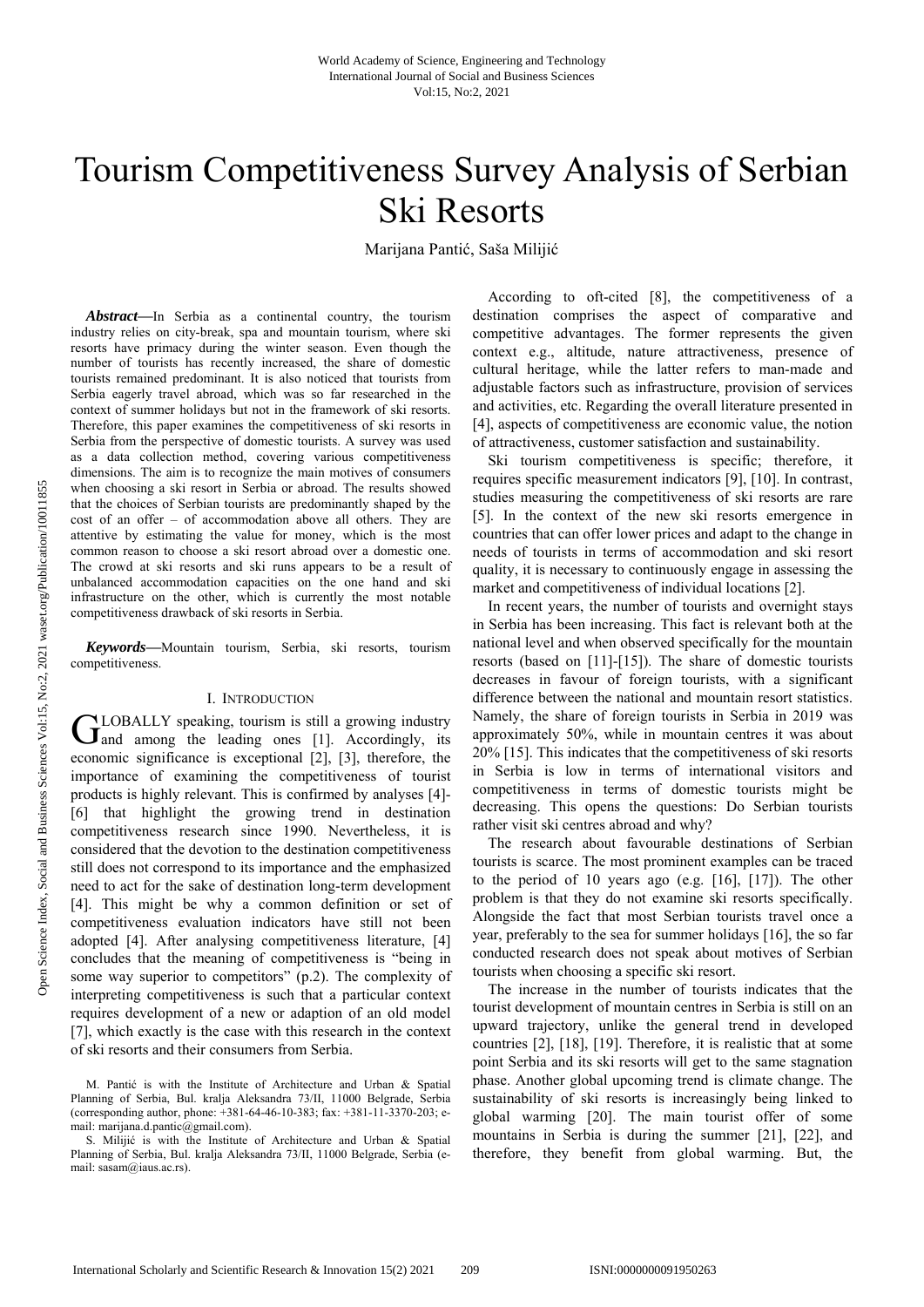decreasing number of days with snow cover, depth of snow cover and an increasing number of foggy days on Serbian mountains [23], [24] negatively affect the length and the quality of the winter season in local ski resorts. As a result, altitude is becoming an increasingly important factor. Research about the Alpine ski resorts has shown that smaller ones at higher altitude can have significantly higher attendance during the winter season than larger resorts with greater diversity at lower altitude [5]. In Serbia, each ski resort is below 2,000 m altitude, which is not a competitive feature in comparison to Alpine resorts situated up to 3,899 m (Zermatt/Breuil-Cervinia/Valtournenche – Matterhorn). Moreover, [22] shows that the number of tourists has already been affected in the main ski resorts in Serbia. These two trends – reaching the stage of stagnation and climate change – point out the future competitiveness challenges of Serbian ski resorts [25].

Some studies show that the main tourist destinations of Serbian tourists are Montenegro, Greece, and only after them Serbia [16], [26]. Knowing that Serbian tourists travel mostly in summer, these data primarily reflect the preferences during the summer season. However, it remains unclear which are the favourite destinations of Serbian tourists in the winter season, as well as what are their main motives when choosing the destination. Also, the claim that accommodation capacities on Serbian mountains are not sufficient [27] is to be proven after a few years of development in this sector. The aim of this article is to answer these questions in order to better understand the advantages and disadvantages of the Serbian ski resorts, especially when compared to other ski centres visited by tourists from Serbia.

# II.METHODOLOGY

Ski tourism depends on the entire range of mutually interconnected stakeholders [2], [4]. Most of research examines competitiveness from the perspective of service providers, whereas there are far fewer to pay attention to the user's perspective. Methodologically, the purpose of this research is customer-based destination competitiveness measurement for ski resorts because "it is an essential part of the destination analysis to determine the perception of local population and tourists when evaluating tourism attractiveness" [28, p.50].

The advantage of measuring the attitudes of ski resort consumers is in the fact that a visit depends on their satisfaction and preferences. Therefore, the recognition of their preferences is important for shaping the offer by the service providers [1]. Data on consumer preferences are of great importance for policy-making and construction of general infrastructure, which is being regulated at the national level through strategies, spatial plans and other documents. The relevance of consumers' perspective is recognized in studies such as [5], which addresses that certain problems regarding ski resort competitiveness were recognized by tourists but not by managers and operators.

The most mentioned approach in the literature is shaped by Crouch and Ritchie which have several publications on the subject [3]-[6], [18], [29]. The complexity of dimensions and indicators can go very far. Therefore, simplification is necessary. The usual number of indicators for measuring destination competitiveness is 20 to 30, although some studies reach over 80 indicators while others stay below 10. Neither of the extremes is recommendable because too many indicators may result in low responsiveness caused by respondent boredom and too few can be insufficiently informative [4]. Indicators of dimensions were chosen following the concrete case of Serbian ski resorts and other similar researches such as [2], [18], [30]-[32].

For the sake of balancing between informativeness of the survey and boredom of respondents, the complex set of competitiveness dimensions and indicators was reduced here to about 15 questions. The exact number of questions for each respondent depended on the chosen answer in two questions: those who referred to being visitors of both domestic ski resorts and ski resorts abroad had to answer questions regarding both, while those who were visitors of only domestic or only ski resorts abroad were not offered questions for the category they did not refer to. The other spot of reduction was the question about the ski infrastructure, which was omitted by respondents who visit ski centres primarily for non-skiing activities. The omission of detailed questions for each competitiveness dimension was alleviated by choosing questions with simultaneous indices to several dimensions (Table I).

Some relevant indicators are to be measured only from the perspective of the service providers; therefore they are not taken into account in this research, e.g. destination organization and structure, positioning and branding, information/research and forecasting, crisis management, philosophy/values, vision and leadership. However, the questionnaire was designed so that respondents could comment on these aspects. They could also comment on the other dimensions of competitiveness shown in [4] which were not explicitly included in the questionnaire (e.g. special events, general infrastructure, security and safety, accessibility (distance between accommodation and ski slopes), visitor management, human resource development, environmental management, clear policy, planning, innovation and entrepreneurship, political will, and stakeholder involvement).

The methodology adopted for this research is based on a set of dimensions collected by [4] and the general methodological approach of [1]. The basic element is a questionnaire distributed among visitors of ski resorts via e-mail and Facebook groups dealing with the topic of skiing or similar. However, this study is different concerning the avoidance of the Likert scale. Instead, the questionnaire contained several sections. The first section aimed at collecting basic information about respondents, such as gender, age, place of residence and educational attainment. The role of the second section was to determine whether the respondents visited ski resorts in Serbia and/or abroad, and which ones. The given time-frame was 2015/16-2019/20. Other sections aimed at more ski resort competitiveness oriented questions (Table I).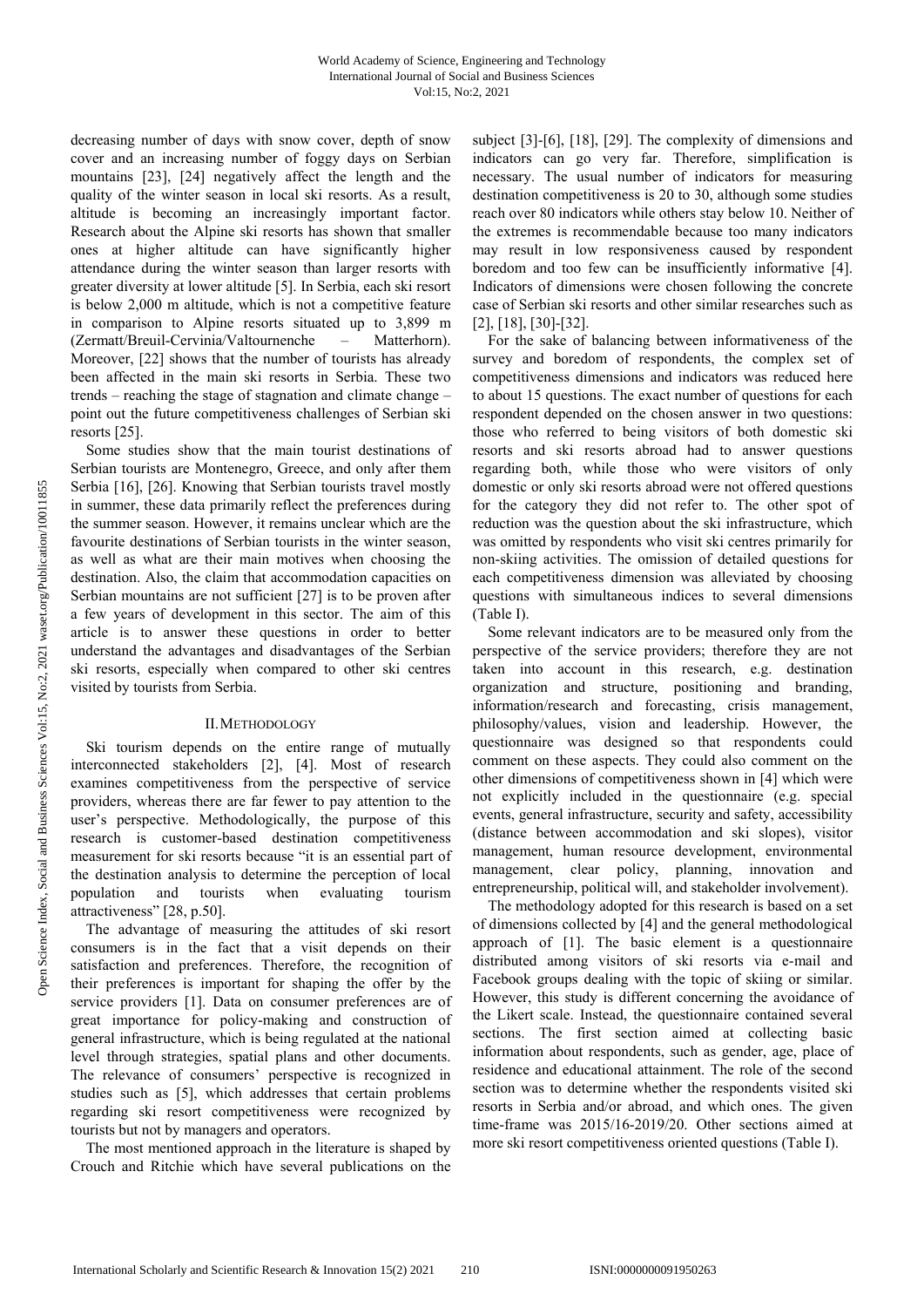|                                                                  | TABLE I                                                                                                |
|------------------------------------------------------------------|--------------------------------------------------------------------------------------------------------|
|                                                                  | COMPETITIVENESS DETERMINANTS AND THE CORRESPONDING QUESTIONS<br>Questions/Choices in the Questionnaire |
| Competitiveness determinants*<br>Market ties                     | Was the occupancy of accommodation                                                                     |
| Tourism-related infrastructure                                   | capacities in the ski resort of Serbia a                                                               |
| Destination preferences                                          | reason to stay in a ski resort abroad?                                                                 |
| Carrying capacity                                                |                                                                                                        |
| Destination preferences                                          | What is the most important factor when                                                                 |
|                                                                  | choosing a ski resort?                                                                                 |
| Market ties<br>Accessibility                                     | The ski resort is close to the place of<br>residence                                                   |
| Price competitiveness                                            | Price                                                                                                  |
| Mix of activities                                                | Diversity of services and activities                                                                   |
| Entertainment                                                    |                                                                                                        |
| Service excellence                                               |                                                                                                        |
| Natural attractors                                               | Nature attractiveness                                                                                  |
| Natural attractors                                               | High probability of snow cover<br>Kindness of the local population                                     |
| Culture and history<br>Hospitality                               |                                                                                                        |
| Service excellence                                               |                                                                                                        |
| Destination perception                                           |                                                                                                        |
| Tourism-related infrastructure                                   | Diversity and capacity of skiing                                                                       |
| Service excellence                                               | infrastructure                                                                                         |
| Hospitality                                                      | Accommodation in high category hotels (4                                                               |
| Mix of activities<br>Entertainment                               | or 5 stars)                                                                                            |
| Tourism-related infrastructure                                   |                                                                                                        |
| Service excellence                                               |                                                                                                        |
| Destination preferences                                          | What is a primary motive to come to a ski                                                              |
| Destination perception                                           | resort?                                                                                                |
| Tourism-related infrastructure                                   | Skiing and/or other winter sports                                                                      |
| Natural attractors<br>Mix of activities                          | Time spent in nature                                                                                   |
| Mix of activities                                                | Relaxing in the facilities offered by the hotel                                                        |
| Entertainment                                                    |                                                                                                        |
| Tourism-related infrastructure                                   |                                                                                                        |
| Destination preferences                                          | What could play a crucial role in choosing                                                             |
| Destination perception                                           | a ski resort?                                                                                          |
| Tourism-related infrastructure<br>Tourism-related infrastructure | Length of ski runs<br>Overall number and ski runs diversity                                            |
|                                                                  | (difficulty levels)                                                                                    |
| Mix of activities                                                | Possibility of Nordic skiing                                                                           |
| Tourism-related infrastructure                                   |                                                                                                        |
| Tourism-related infrastructure                                   | Possibility of snowmaking on ski runs                                                                  |
| Tourism-related infrastructure                                   | Facilities and amenities for children                                                                  |
| Tourism-related infrastructure                                   | Cable car (an enclosed compartment for<br>transport of skiers)                                         |
| Tourism-related infrastructure                                   | Ski schools / ski instructors                                                                          |
| Culture and history                                              | Is a possibility to visit a cultural heritage                                                          |
| Mix of activities                                                | a relevant motive in choosing a ski resort?                                                            |
| Market ties                                                      | What is dominant transportation means                                                                  |
|                                                                  | to the ski resort?                                                                                     |
| Destination marketing<br>Communication channels                  | What is a dominant information source<br>about ski resorts?                                            |
| Destination preferences                                          | Costs - which aspect is the most relevant?                                                             |
| Destination perception                                           |                                                                                                        |
| Service excellence                                               | Accommodation affordability/fair prices                                                                |
| Price competitiveness                                            |                                                                                                        |
| Destination perception                                           |                                                                                                        |
| Value for money<br>Price competitiveness                         | Transport costs affordability                                                                          |
| Destination perception                                           |                                                                                                        |
| Entertainment                                                    | Affordability of food, drinks and other                                                                |
| Shopping                                                         | amenities not included in the price of                                                                 |
| Price competitiveness                                            | accommodation                                                                                          |
| Destination perception                                           |                                                                                                        |
| Service excellence<br>Price competitiveness                      | Ski pass affordability / fair price                                                                    |
| Destination perception                                           |                                                                                                        |
|                                                                  |                                                                                                        |

\* According to [4]

Most of the questions were multiple-choice questions, whereas general questions about respondents (e.g. age, place of residence) were open-ended questions. The last question was also open-ended, with the purpose of allowing respondents to comment on aspects they find relevant for the competitiveness of the ski resorts that were not tackled throughout the questionnaire. There were 226 respondents to the questionnaire. The results were analysed in two steps: 1) quantitative analysis of collected data, and 2) qualitative analysis of relationships between quantitative categories and answers to open-ended questions.

# III. RESULTS

## *A.Close-Ended Questions*

The sample consisted of 226 respondents. Most of them (54.9%) were male, insignificantly less female (42.5%), and the rest chose "Other" or did not reply. The average age of the respondents was 39.5 years, spanning from 19 to 80 years of age. By educational attainment, the majority hold a bachelor or master's degree (67.3%), significantly less secondary education degree (18.6%), whereas 10.2% were doctorate holders. The remainder chose "Other" or did not respond at all.

The share of respondents that were neither in Serbian ski resorts nor abroad was 2.7%; hence, they were not taken into account and did not influence further results. Out of remaining respondents, 90.7% visited ski resorts in Serbia, whereas 64.6% visited ski resorts abroad. The largest group of respondents visited both ski resorts in Serbia and other countries (58.0%). About one third (32.7%) were guests only in Serbia and significantly less only in ski resorts abroad  $(6.6\%)$ .

Kopaonik is the first choice of respondents who visited ski resorts in Serbia or both in Serbian and abroad. However, the second choice was not the same for those two groups: those who also travelled abroad preferred Stara Planina, whereas exclusive visitors of domestic ski resorts chose Zlatibor. When results from both groups of respondents were accumulated, Kopaonik remained in the first place, followed by Stara Planina and Zlatibor (Fig. 1 (a)). Those who visited resorts both in the country and abroad also show a greater need for change, so the number of resorts per person in this group is larger than in another. The most visited ski resorts abroad are those located in Bulgaria, followed by mountains in Bosnia and Herzegovina, France and Austria, respectively (Fig. 1 (b)).

The respondents were asked to check up to three of the most important aspects when choosing a ski resort. The majority of them pointed out the relevance of price, followed by insignificantly lesser votes for diversity and capacity of ski infrastructure; the third most important aspect was high snowfall probability. When it comes to prices/costs, the majority of the respondents care about accommodation affordability (57.3%). The second-largest concern is the affordability of ski pass (28.6). In contrast, only 10% of them take into serious consideration affordability of food, drinks and other amenities not included in the price of accommodation, and even less (5.0%) indispensable transport costs.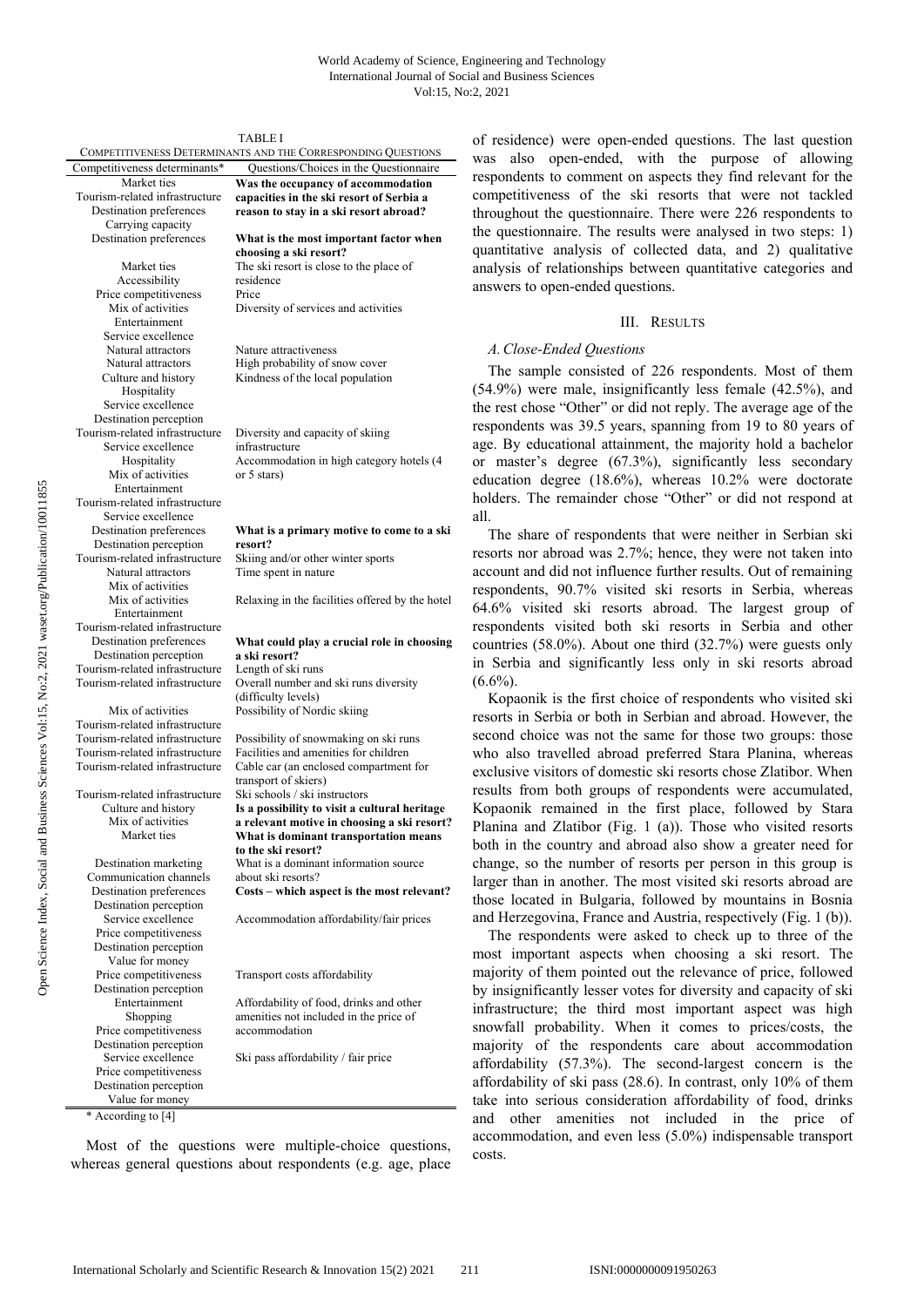

Fig. 1 Respondents' distribution (a) by a ski resort in Serbia (%) and (b) by a foreign country (%)

The large majority of respondents (81.4%) visit ski resorts primarily for skiing and/or other winter sports. Less than 20% (17.3%) see time spent in nature as the main motive, whereas only 1.4% appreciate relaxation in the amenities offered by the hotel such as swimming pool, sauna, gym, restaurant and bar the most. This must be the reason why they care the most about ski infrastructure and not so much about other facilities, amenities and entertainment opportunities. Concerning ski infrastructure, Serbian skiers appreciate the overall number and ski run diversity (difficulty levels) (34.4%) and length of ski runs (27.9%) the most. The possibility of snowmaking on ski runs is somewhat significant (18.6%), whereas cable car (7.0%), facilities and amenities for children (6.4%) and ski schools/ski instructors (4.8%) in a ski resort play an insignificant role. Their interest in Nordic skiing falls flat to 0.9%. Although it does have some role (25.9% of respondents), cultural heritage still does not represent a crucial factor when choosing a ski resort (74.1%).

When asked to point out the least relevant aspects, the respondents put the proximity of ski resort to the place of residence on the top of the list, closely followed by the kindness of the local population. The third least relevant aspect to the respondents was the diversity of services and activities. However, it appears that lack of accommodation capacity was not a reason for the vast majority who travelled abroad to choose a foreign country over Serbia (91.1%). High standard accommodation with provision of diverse amenities appears not to be a relevant factor to Serbian winter tourists: only 10.9% stated that they cared about having the offer of four-star and five-star hotels in ski resorts, while almost 90% declared that it was not a deal-breaker for them.

A strong majority of Serbian winter tourists uses a car as a dominant transportation means between the place of residence and a ski resort (84%). A bus is the second choice (15%). Only one respondent selected plane and none of them chose train. This indicates that, even though the proximity of a ski resort to the place of residence is not checked as a relevant point, the distance of a ski resort plays a relevant role. Although prepared for long-distance driving (over 6 hours), it can be expected that destinations such as the German, Swiss and French Alps have lower chances to be visited by Serbian tourists than eastern parts of the Alps or neighbouring countries.

Finally, the survey showed that the dominant source of information about ski resorts and their offers was the Internet (52.7%). The exchange of information between friends was the secondary source (36.4%), whereas following the offers of travel agencies, and advertisements on the Internet, television and billboards were represented by a negligible 3.2% and 0.9%, respectively. Almost 7.0% of respondents use other sources to get informed when choosing a ski resort.

## *B.Open-Ended Questions*

The number of narrative responses, which also had informative value, was 46. Only three respondents gave a positive opinion about Serbian ski resort competitiveness; 28 of them elaborated negative aspects, and 15 chose to point out neutral attitudes towards competitiveness indicators from their personal perspective.

The narrative section of the survey showed that advantages of ski resorts in Serbia were the *smaller distance from the place of residence*, *no roaming for using a mobile phone*, *satisfying offer of facilities and amenities for children* and *ski schools*. Therefore, even though similar amenities and facilities are also offered in ski resorts abroad, Serbian tourists will choose a domestic ski resort for its vicinity and practical reasons such as the use of mobile phone providers with no additional costs.

The largest number of suggestions and complaints is related to ski runs, followed by financial aspects, accessibility and accommodation issues. Finally, some respondents highlighted the environmental aspect and showed awareness about climate change challenges. Namely, the majority of respondents consider that lack of ski run diversity and lack of alternatives when it comes to choosing a ski resort in Serbia are the largest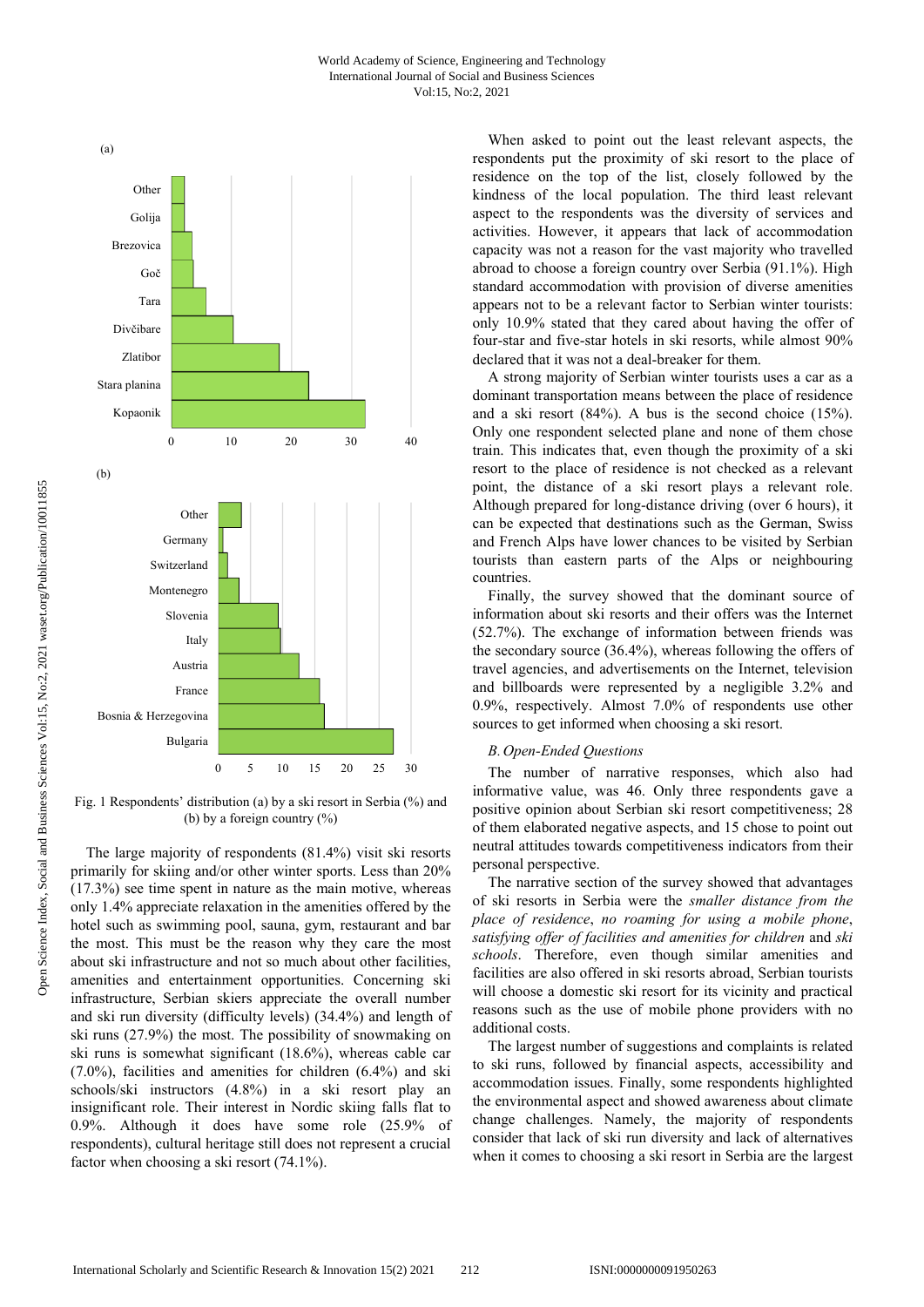competitiveness drawbacks of ski resorts in the country. Kopaonik is seen as the only relevant ski resort, which makes it crowded. It further implicates a long waiting time at ski lifts and crowded ski runs. The respondents noticed that the overcrowding originates from the construction of new accommodation facilities with no adequate follow-up with other infrastructure. Some of them notice that "nothing has changed for the past eight years" when it comes to investments in ski run quality. However, the lack of infrastructure is not always strictly related to ski runs and ski lifts but also to infrastructure in general. For example, many respondents complained about a severe lack of parking lots, waste collection and disposal. Management in these fields is estimated as weak, resulting in littering and an obvious lack of environmental awareness. The respondents perceive the crowd in the most popular ski resorts in Serbia as "arrogant tourists".

Affordability complaints were primarily referring to value for money when compared to ski centres abroad. The respondents do not consider that balance between prices and quality offered is adequate – in exchange for a similar amount of money, they can find better ski runs and ski infrastructure in ski resorts in Bulgaria, France, Italy, Austria, etc. The largest number of respondents complained about ski pass price: it is more expensive than abroad. "Too long waiting periods for a rather expensive ski pass, implicates a lower number of descents". Also, the quality of ski runs does not correspond to the ski pass price. It also happens that the ski pass price remains the same regardless of whether one ski run or all of them are opened. Some of the respondents noticed that local accommodation prices were higher than abroad and costs for parking services and eco-tax (for entering the national park) were expensive. In the opinion of respondents, the competitiveness of ski resorts in Serbia would increase with the introduction of price categories e.g., depending on the number of descends and age of skiers. More affordable prices would attract more visitors.

Accessibility was commented in several aspects. Firstly, some of the respondents showed dissatisfaction with the absence of transportation means between accommodation and ski runs. Secondly, they estimated that roads to the ski resorts were not always cleared from snow. Thirdly, they did not complain but noticed that accommodation close to ski runs is a relevant factor of competitiveness.

Additional aspects, although not very often referred by respondents, are lack of accommodation, hospitality, provision of food in accommodation, a possibility for night skiing, illegal construction and doubt that ski resorts in Serbia will sustain climate change since they are predominantly placed below 2,000 m. They think that the investments are too large for the comparative advantages of mountains in Serbia: "Cable cars in ski resorts under 1,800 m altitude are waste of money".

#### IV. DISCUSSION AND CONCLUSIONS

A larger share of respondents visited domestic ski resorts than resorts abroad. This difference is about 25% and indicates either that ski resorts in Serbia are competitive or that proximity still plays a role despite the claims of most respondents that this is one of the least important factors when choosing a holiday destination in mountainous areas. The indifference of skiers towards transportation and closeness to a ski resort seems not to play important role in other examples, too [33]. This ambivalence of competitiveness signs is supported by the following two facts: 1) the share of respondents who visited both domestic and foreign ski resorts is twice as high as those who visited only ski resorts in Serbia and 2) the share of respondents who stayed only in foreign centres is almost five times smaller than of those who were only in domestic ski resorts. It may be concluded that Serbian tourists strive for diversity and tend to examine the market, but mostly within the limits set by the use of a car as the dominant means of transport (up to 5-6 hours of driving). The study [16] also showed that Serbian tourists preferred a car or a bus as transport means during economic crises (2006-2009), which obviously has not changed.

Kopaonik and Stara Planina are the best equipped ski resorts in Serbia regarding ski infrastructure. As such, they are the first choice of respondents who visited both domestic and foreign resorts, which might indicate that those who travel abroad are more experienced skiers and find skiing the primary motive. In contrast, those who visit only Serbian ski resorts might be persons with children or less experienced skiers satisfied with poorer ski infrastructure and less diverse ski runs. This is supported by the narrative section of the survey and the fact that the average number of visited ski resorts per person is higher among individuals who have travelled to foreign resorts. They are most likely a younger population without children and are more flexible regarding location and costs when choosing a skiing destination.

Bulgaria is a convincing "winner" among foreign competitors for Serbian tourists. While the differences between other resorts are small, Bulgaria leads in terms of the share of visits by Serbian tourists with almost 11% when compared to Bosnia and Herzegovina as the runner-up. According to the results of this research, affordability, diversity and capacity of ski infrastructure, and high snowfall probability in ski resorts are the most valued factors by Serbian tourists. Those respondents who explained their motives in more depth stated that ski resorts abroad – primarily in Bulgaria – offer the same or even better ski infrastructure than ski centres in Serbia in exchange for the same or even lower costs. As Bansko and Borovets in Bulgaria have ski runs at 2,500 m [34], snowfall probability is higher than in Serbia where all ski resorts are below that altitude and most of them below 2,000 m. Therefore, the competitiveness of ski resorts in Serbia is defined on the one hand by altitude and climate change as parameters that cannot be influenced at all or almost at all. According to [35], competitiveness of Serbian mountain resorts might be oriented towards all-yearround tourism instead of solely on a winter offer. On the other hand, narrative answers of the respondents stated that the competitiveness depends on the value for money. This indicates that ski resort competitiveness for domestic visitors in Serbia can be increased by a reduction of prices, and rise in the diversity and quality of (ski) infrastructure or both.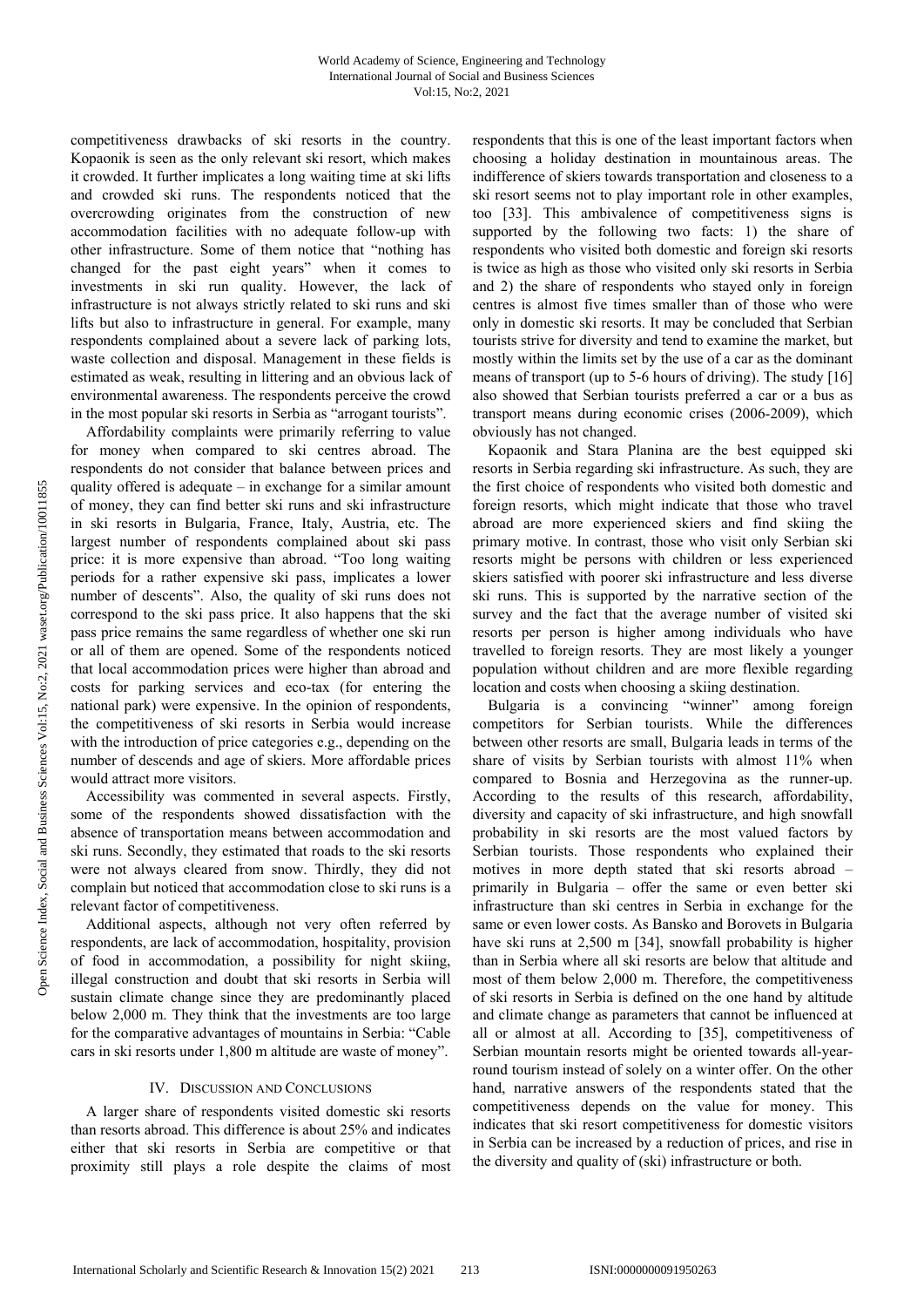Judging by the priorities respondents chose, the greatest effect on competitiveness would be reduction of accommodation costs. Another significant aspect is reduction of the ski pass price, whereas costs of food and beverage do not appear to be relevant. It appears that price plays important role in motivation of Serbian tourists, even though it is generally noted that skiers pertain to a higher income group when compared to summer tourists [4]. Besides this research, price as a predominant factor was also recognised in [16]. Serbian tourists rather give priority to accommodation close to ski runs and offering meals than to the luxurious hotels with a large number of accompanying amenities such as swimming pool, gym or sauna. Similar results were achieved by [33], which contradicts competitiveness battles in other countries where resorts try to make their offer outstanding by introducing alternative activities to skiing [2], [4]. However, [33] stresses that additional amenities are more important for attracting non-skiers.

By improvement of ski infrastructure, domestic tourists consider an increase of ski run length and diversity (difficulty levels) the most relevant factors of competitiveness. For skiers in China [33] or across the Alps [10], the primary decision factors are not totally the same, but they all, including the case of Serbian tourists, coincide with the preference towards ski run diversity and quality (maintenance). Respondents in Serbia unequivocally pointed out that the lack of capacity of Serbian ski resorts does not refer to accommodation but to (ski) infrastructure. The problem is that legal and illegal construction of accommodation capacities is not accompanied by the expansion of ski infrastructure. On the one side, it impacts environmental quality [36], whereas on the other side, the respondents said that it generates crowds and long waiting times at ski lifts and cable cars. This contradicts to the claims that the maintenance of facilities for tourists is crucial for the development of a destination, thus for its competitiveness [2].

The narrative part of the survey showed that tourists in Serbia feel limited in terms of the number of ski resorts in the country. This implies the need for extension of existing or development of new ski resorts. One of the limitations is that most of ski resorts, including the most developed Kopaonik and Stara Planina, are located within protected areas. In addition, Kopaonik has already developed to the extent that negatively impacts natural assets and sustainability [25], [37]. In general, it is not recommended to develop ski resorts in protected areas because of the consequences [38]. On the other hand, sustainability represents one of the leading competitiveness criteria [29], therefore, each decision should be measured from the perception of both advantages and disadvantages, and be integral part of a cautious planning process [18]. The other limitation in expanding existing and developing new ski resorts is climate change, accentuated as a problem when combined with the humble altitude of Serbian mountains. As [2, p. 2] addresses "climate change is a crucial determinant influencing the business performance of low and medium elevation ski resorts". In general, investments in ski runs must be well thought out because they are costly and oversights could happen easily [2]. Although snowmaking can

mitigate the impacts of climate change, demand for faster snow production increases as temperatures rise and inevitably results in ski run maintenance costs, while accelerating environmental problems [10].

The majority of respondents come to ski resorts for skiing, so visits to cultural and historical heritage does not play a crucial role in the competitiveness of a resort. However, the declining trend of snowfall and snow depth in times of climate change decrease the probability of snow falls and snow cover quality. On the one hand, this demotivates "hard-core" skiers [39], but on the other hand indicates possible growth of cultural and historical heritage as an alternative resource (so to speak replacement of skiing) for tourists. This is especially valid for ski resorts at lower altitudes; such is the case of Serbia [24]. So far, assets additional to skiing have a positive influence on the prolongation of the tourist season into spring and autumn and attracts a wider range of tourists instead of only skiers [5], [18]. However, not only can cultural heritage help in the preservation of ski resorts, but these resorts also support the preservation of cultural heritage [19]. Another study on Serbian mountain resorts [40] accentuates the relevance of diversification of economic activities in municipalities with ski resorts since their success does not only depend on comparative advantages, but also on competitive and created assets. In addition, the results of [40] showed a positive correlation between number of tourists and employment, which coincides with Crouch's and Ritchie's definition of competitiveness that puts improvement of high living standard of the local population as a goal [4].

According to the respondents, the aspects that need to be improved are parking, garbage regulation, maintenance of roads and the organization of transport between the accommodation and ski runs. Finally, in line with a study that confirms that a lack of appropriate marketing resulted in a decrease in skier numbers in Canada [18], it was assessed that the marketing for winter tourism is also estimated as inadequate in Serbia [21]. This indicates the importance of knowing the most effective methods to reach the targeted audience; therefore, the fact that domestic tourists in Serbia are predominantly informed by the Internet and by exchanging information with friends, the strategies should be applied to marketing plans for the improvement of ski resort competitiveness.

### ACKNOWLEDGMENT

The authors express gratitude to administrators of Facebook groups who allowed the promotion of the survey and to the respondents themselves who took time to share their perspectives on ski resorts.

#### **REFERENCES**

- [1] D. Miragaia, D. Conde, and J. Soares, "Measuring Service quality of ski resorts: An approach to identify the consumer profile", *The Open Sports Sciences Journal*, no. 9, pp. 53-61, 2016.
- [2] L. Botti, O. Goncalves, and N. Peypoch, "Benchmarking Pyrenean ski resorts", *Journal of Alpine Research | Revue de géographie alpine*, vol. 100-4, pp. 1-12, 2012.
- [3] F. Perna, M. João Custódio, and V. Oliveira, "Tourism destination